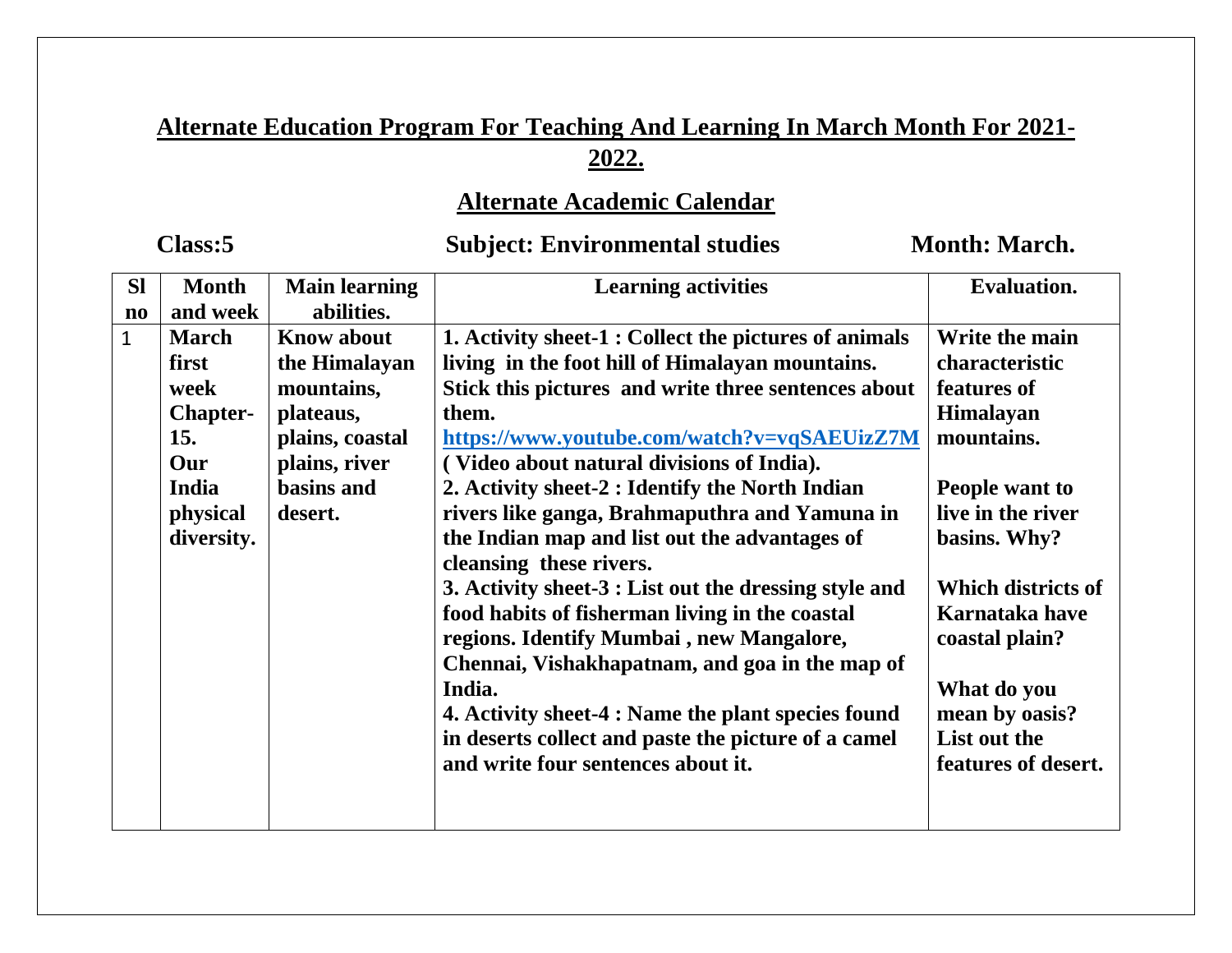| <b>Sl</b>              | <b>March</b>     | <b>Know about</b> | 1. Activity sheet-5 : Observe the picture as given in | What do you               |
|------------------------|------------------|-------------------|-------------------------------------------------------|---------------------------|
| $\mathbf{n}\mathbf{o}$ | second           | the important     | the activity sheet and write about the destructions   | mean by winds?            |
| $\overline{2}$         | week             | characteristics   | after heavy rains.                                    |                           |
|                        | <b>Chapter -</b> | of weather and    |                                                       |                           |
|                        | 15               | climate of        | 1. Answer the questions given as in Activity sheet-6. | What are                  |
|                        | <b>Our India</b> | India.            | https://www.youtube.com/watch?v=b79K3imTWag           | monsoon forests?          |
|                        | physical         | <b>Know about</b> |                                                       |                           |
|                        | diversity.       | the diversity of  |                                                       |                           |
|                        |                  | plants and        |                                                       |                           |
|                        |                  | animals of        |                                                       |                           |
|                        |                  | India.            |                                                       |                           |
| <b>Sl</b>              | <b>March</b>     | <b>Know about</b> | 1. Activity sheet-7 : Observe the map of Asian        | In the world how          |
| $\mathbf{n}\mathbf{o}$ | third            | the               | continent, Locate India in it. Answer the following   | large is India?           |
| $\mathbf{3}$           | week             | geographical      | questions,                                            |                           |
|                        | <b>Chapter-</b>  | location of       | https://www.youtube.com/watch?v=rffT9tyu6OE           | <b>Population wise in</b> |
|                        | 16               | India in the      | (Samveda video class link).                           | which place is            |
|                        | <b>Our India</b> | world.            |                                                       | India placed?             |
|                        | political        |                   |                                                       |                           |
|                        | and              | <b>Understand</b> | 1. Activity sheet-8 : Observe the globe and identify  |                           |
|                        | cultural         | the latitudinal   | the latitude and longitude, Answer the following      | What is the               |
|                        |                  | and               | questions.                                            | imaginary line            |
|                        |                  | longitudinal      |                                                       | that divides Earth        |
|                        |                  | extent of India.  |                                                       | into two equal            |
|                        |                  |                   |                                                       | divisions?                |
|                        |                  | <b>Know about</b> | 1. Activity sheet-9 : Observe the map of Karnataka    |                           |
|                        |                  | the               | state and answer the following questions.             |                           |
|                        |                  | neighboring       |                                                       |                           |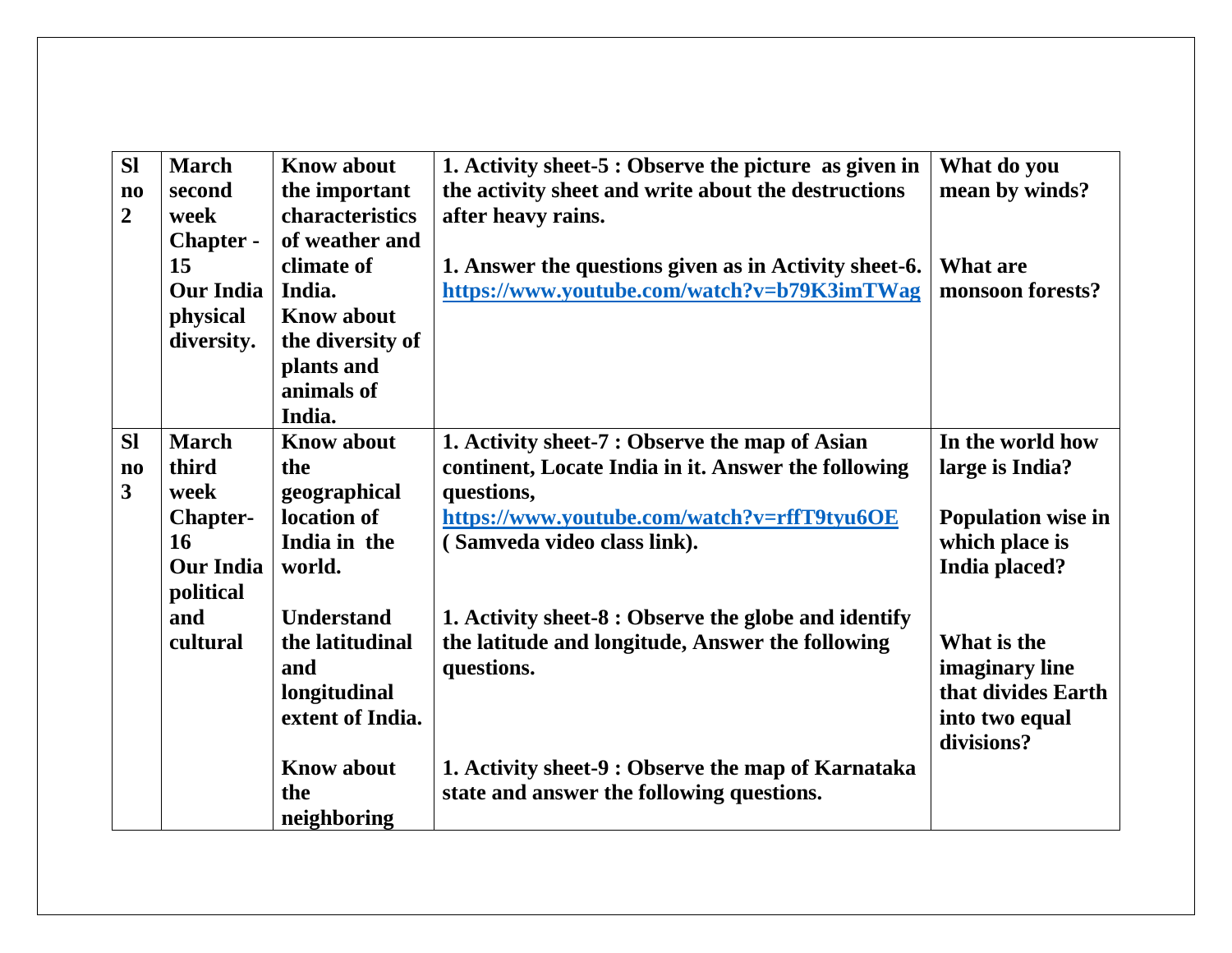|                         |                  | countries and       | 2. Activity sheet-10 : Observe the map of India and  | Which is the            |
|-------------------------|------------------|---------------------|------------------------------------------------------|-------------------------|
|                         |                  | water bodies        | locate the neighboring states, Answer the following  | official language       |
|                         |                  | surrounding         | questions.                                           | of our state?           |
|                         |                  | India.              |                                                      | Name the ocean          |
|                         |                  |                     |                                                      | on the western          |
|                         |                  |                     |                                                      | side of India.          |
| <b>Sl</b>               | <b>March</b>     | <b>Identify the</b> | 1. Activity sheet-11 : Locate and name the states    | Which is the            |
| $\mathbf{n}\mathbf{o}$  | fourth           | states and          | and union territories in the given map of India.     | capital of              |
| $\overline{\mathbf{4}}$ | week             | union               |                                                      | Karnataka state?        |
|                         | <b>Chapter-</b>  | territories on      | 2. Activity sheet-12 : With the help of atlas answer |                         |
|                         | 16               | the map of          | the given questions,                                 |                         |
|                         | <b>Our India</b> | India and           | https://www.youtube.com/watch?v=Z6yX773fgIs          |                         |
|                         | political        | name them.          | (Samveda video class).                               |                         |
|                         | and              |                     |                                                      |                         |
|                         | cultural         | <b>Understand</b>   | 1. Activity sheet-13 : Observe the pictures of       | <b>Name the various</b> |
|                         |                  | about Unity in      | various religions given and match the following by   | religious people        |
|                         |                  | diversity of        | drawing the lines.                                   | living in India.        |
|                         |                  | India.              |                                                      |                         |
|                         |                  |                     |                                                      |                         |
|                         |                  | <b>Know the</b>     | 1. Activity sheet-14 : Color the given flag with     | Who wrote our           |
|                         |                  | significance of     | suitable colors.                                     | <b>National anthem?</b> |
|                         |                  | <b>National</b>     |                                                      |                         |
|                         |                  | emblem.             |                                                      |                         |
|                         |                  |                     |                                                      |                         |
|                         |                  | <b>Understand</b>   | 1. Activity sheet-15 : Observe the given dance form  | What is the main        |
|                         |                  | the diversity of    | pictures, with the help of your teacher write down   | dance form of           |
|                         |                  | India's art,        | the form of dance practiced in different states.     | Karnataka state?        |
|                         |                  |                     |                                                      |                         |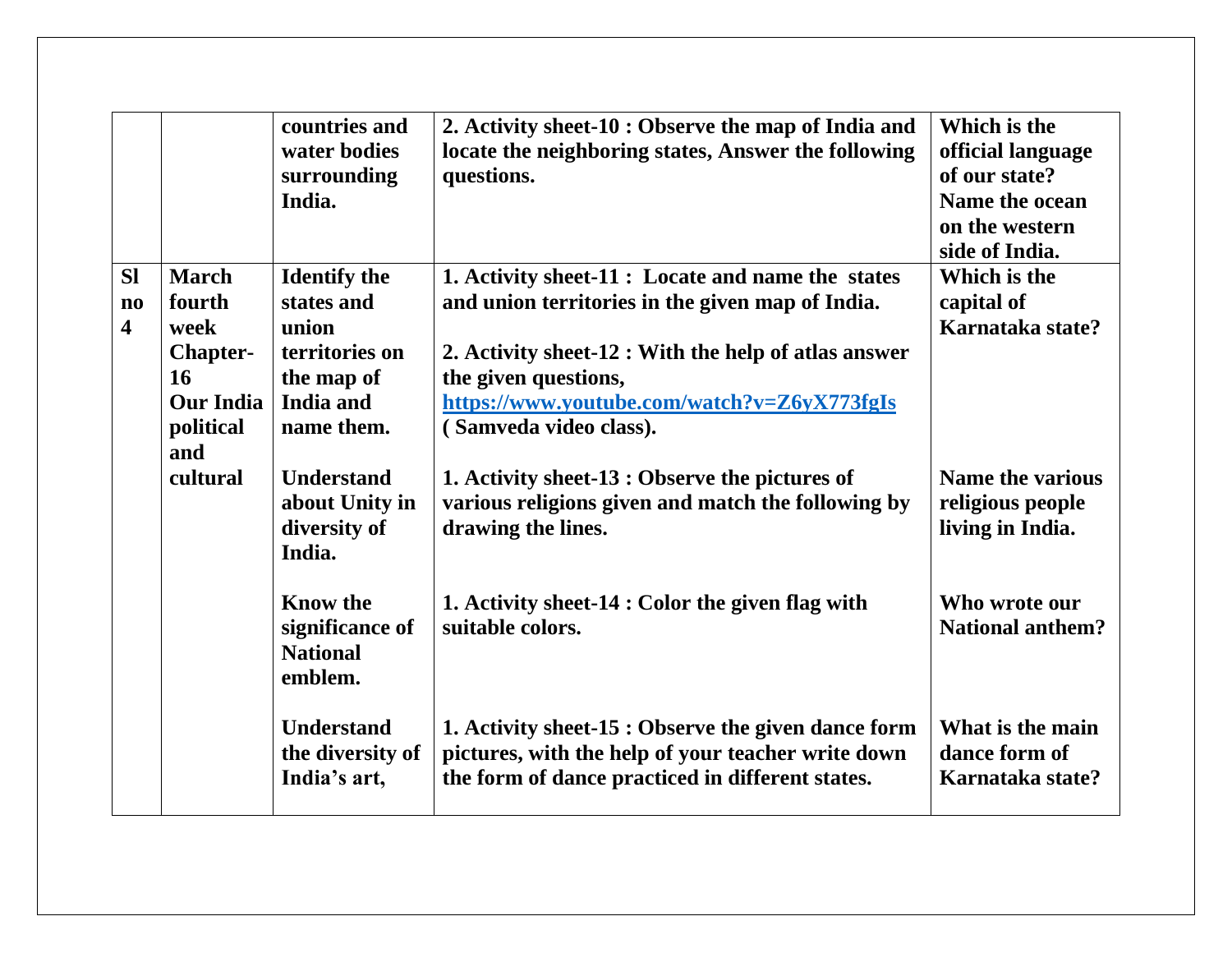|          | literature, and<br>culture. |                                                                                                                  |                                |
|----------|-----------------------------|------------------------------------------------------------------------------------------------------------------|--------------------------------|
|          |                             | Alternate academic calendar 2021-22.                                                                             |                                |
|          |                             | <b>Activity sheet : 1</b>                                                                                        |                                |
| Class: 5 |                             | <b>Subject: Environmental science.</b>                                                                           | Month: March 2022 (first week) |
|          |                             | <b>Chapter -15 : Our India- Physical diversity.</b>                                                              |                                |
|          |                             | Collect a picture of any one animal living in the foot hills of the Himalayas Paste it and write about this in 3 |                                |

**Collect a picture of any one animal living in the foot hills of the Himalayas. Paste it and write about this in 3 sentences.**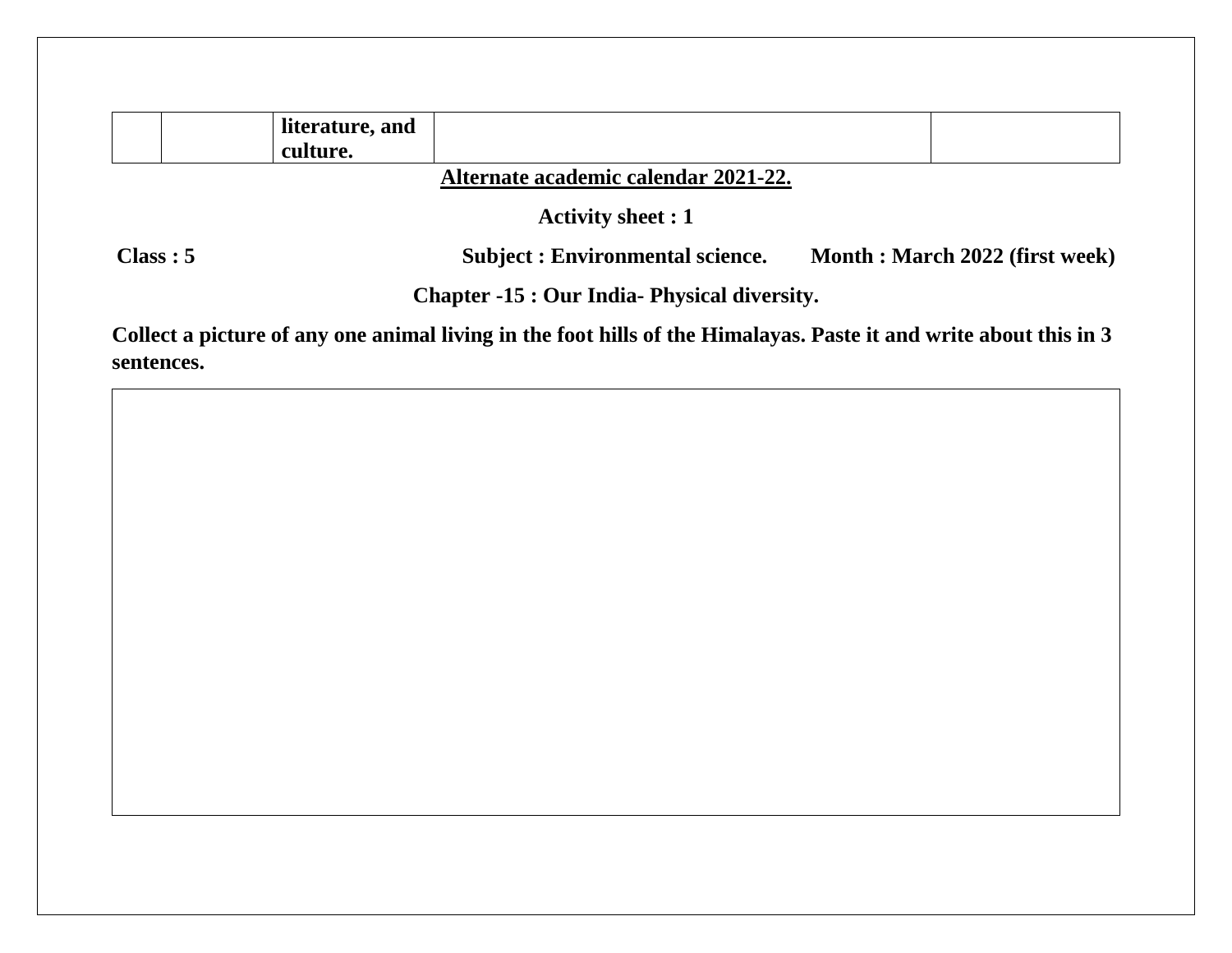**Activity sheet : 2**

**Class : 5 Subject : Environmental science. Month : March 2022 (first week)**

**Chapter -15 : Our India- Physical diversity.**

**1) Identify the North Indian rivers like Ganga, Brahmaputra and Yamuna in Indian map.**

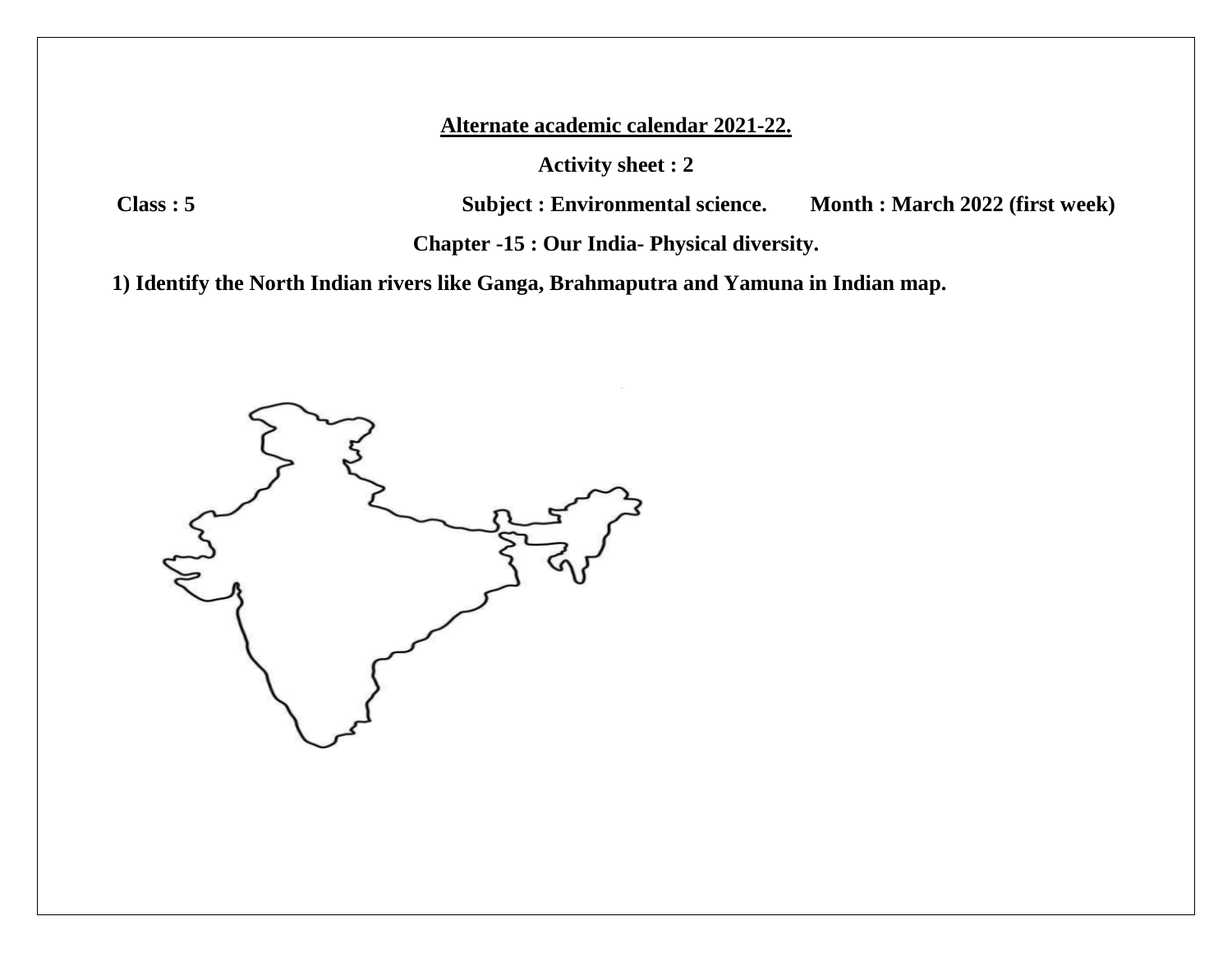| 2) What are the benefits of cleaning river waters? |
|----------------------------------------------------|
|----------------------------------------------------|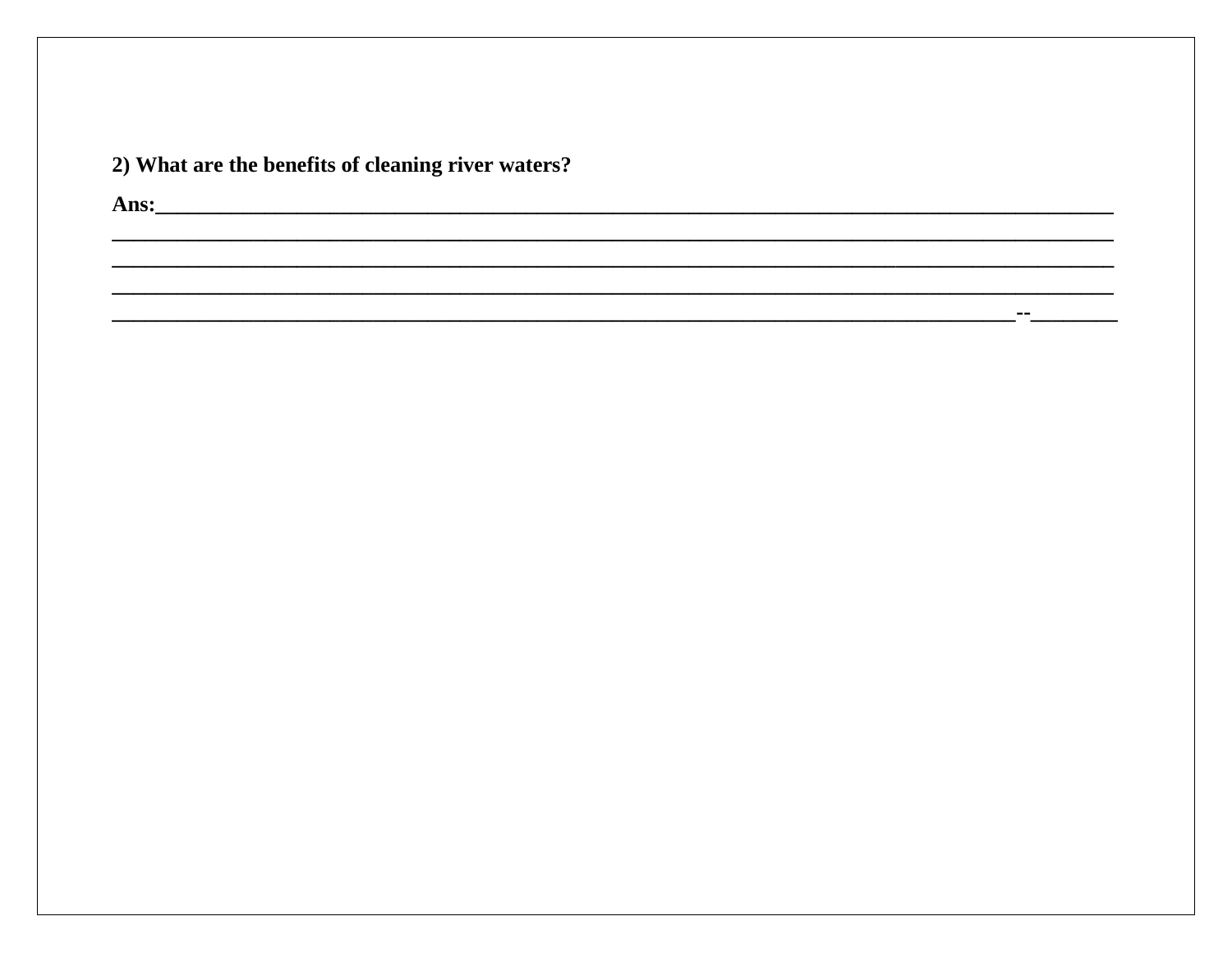**Activity sheet : 3**

**Class : 5 Subject : Environmental science. Month : March 2022 (first week)**

**Chapter -15 : Our India- Physical diversity.**

**1) Identify Mumbai, new Mangalore, Chennai, Vishakhapatnam, and goa in the given Indian map**

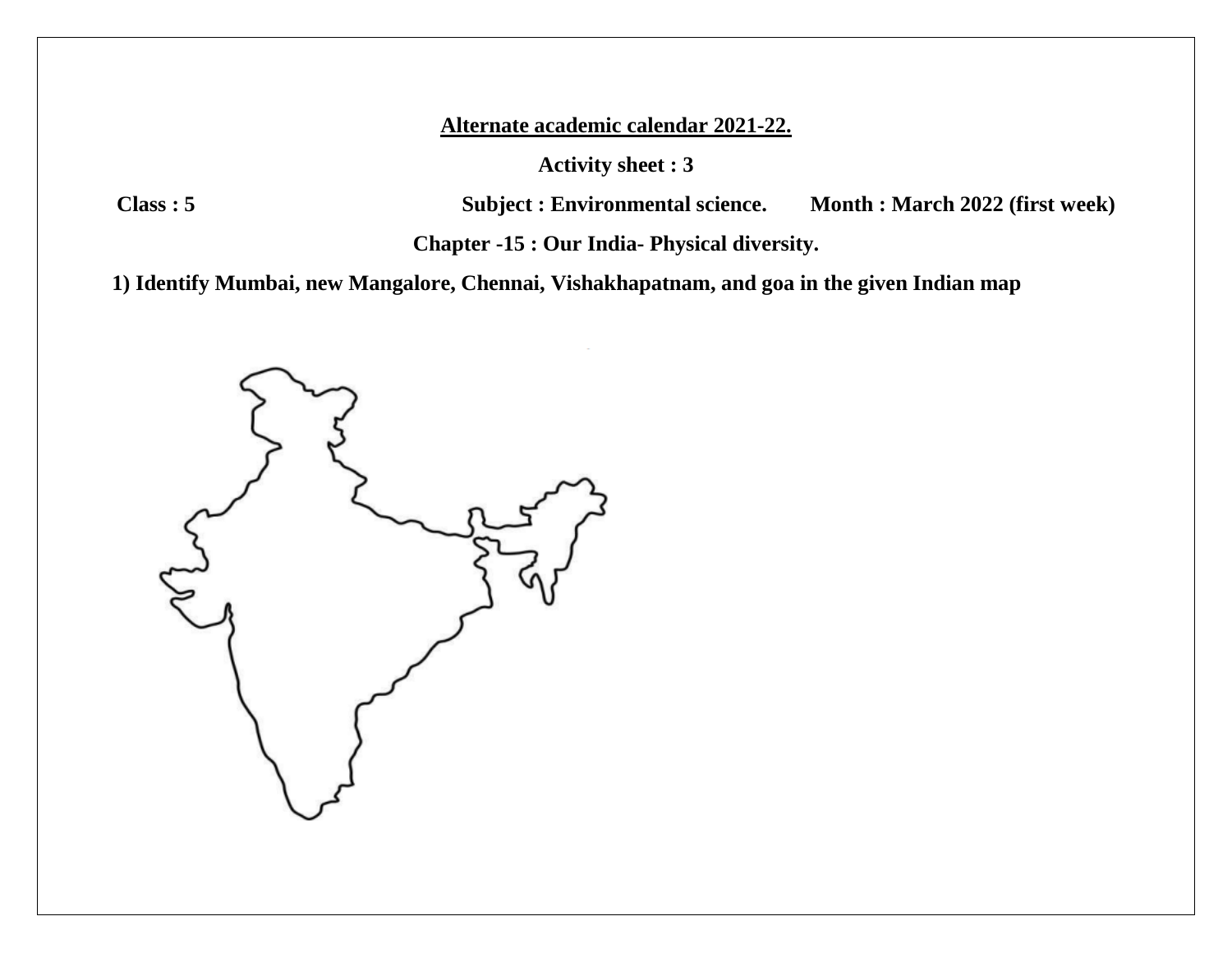2) Write four sentences about dressing style and food habits of fishermen living in the coastal regions.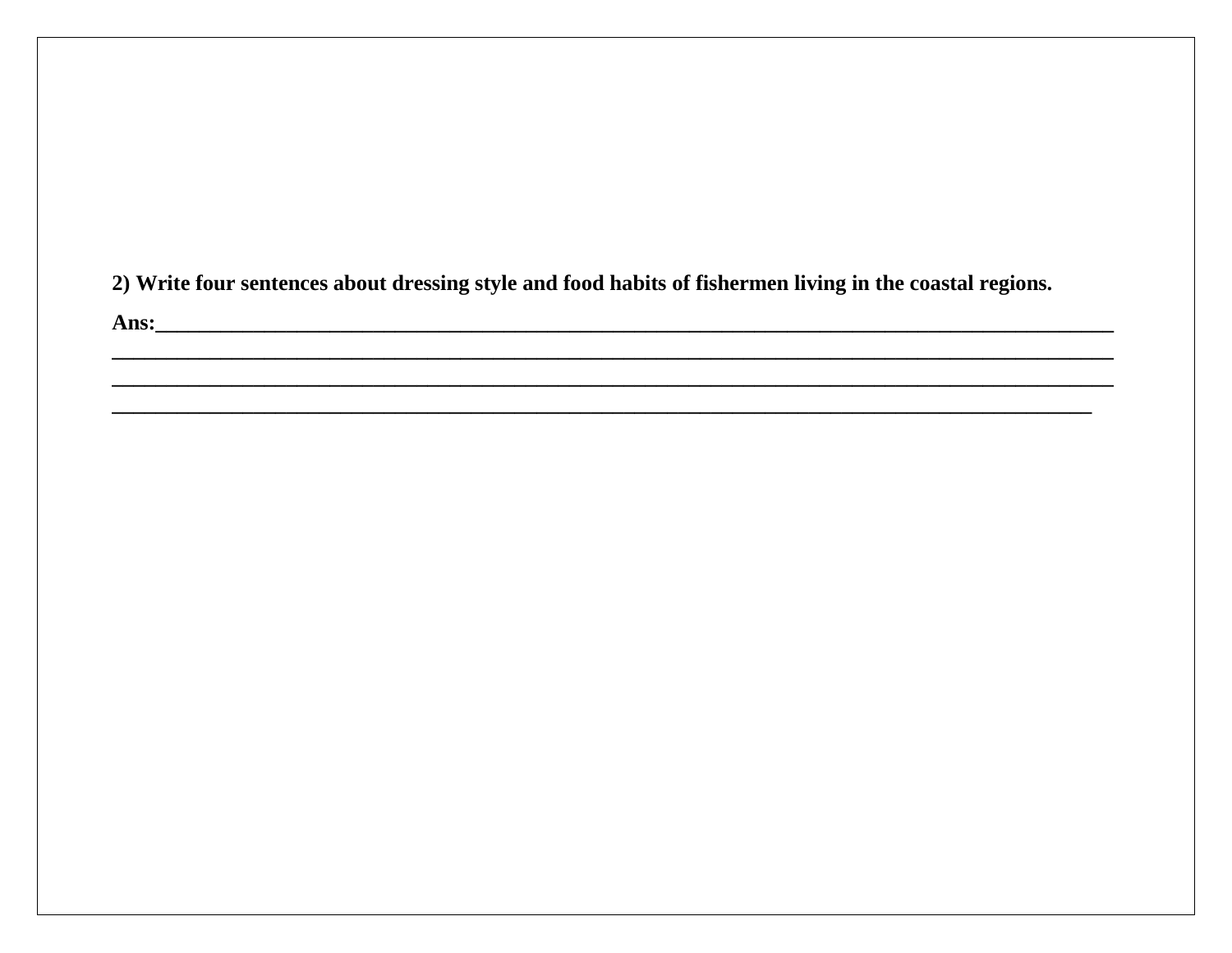**Activity sheet : 4**

**Class : 5 Subject : Environmental science. Month : March 2022 (first week)**

**Chapter -15 : Our India- Physical diversity.**

**1) Name the plant species found in desert.**

**Ans:\_\_\_\_\_\_\_\_\_\_\_\_\_\_\_\_\_\_\_\_\_\_\_\_\_\_\_\_\_\_\_\_\_\_\_\_\_\_\_\_\_\_\_\_\_\_\_\_\_\_\_\_\_\_\_\_\_\_\_\_\_\_\_\_\_\_\_\_\_\_\_\_\_\_\_\_\_\_\_\_\_\_\_\_\_\_\_\_**

**2) Collect the picture of camel, paste the picture in the space given below and write four sentences about it. Ans:**

**\_\_\_\_\_\_\_\_\_\_\_\_\_\_\_\_\_\_\_\_\_\_\_\_\_\_\_\_\_\_\_\_\_\_\_\_\_\_\_\_\_\_\_\_\_\_\_\_\_\_\_\_\_\_\_\_\_\_\_\_\_\_\_\_\_\_\_\_\_\_\_\_\_\_\_\_\_\_\_\_\_\_\_\_\_\_\_\_\_\_**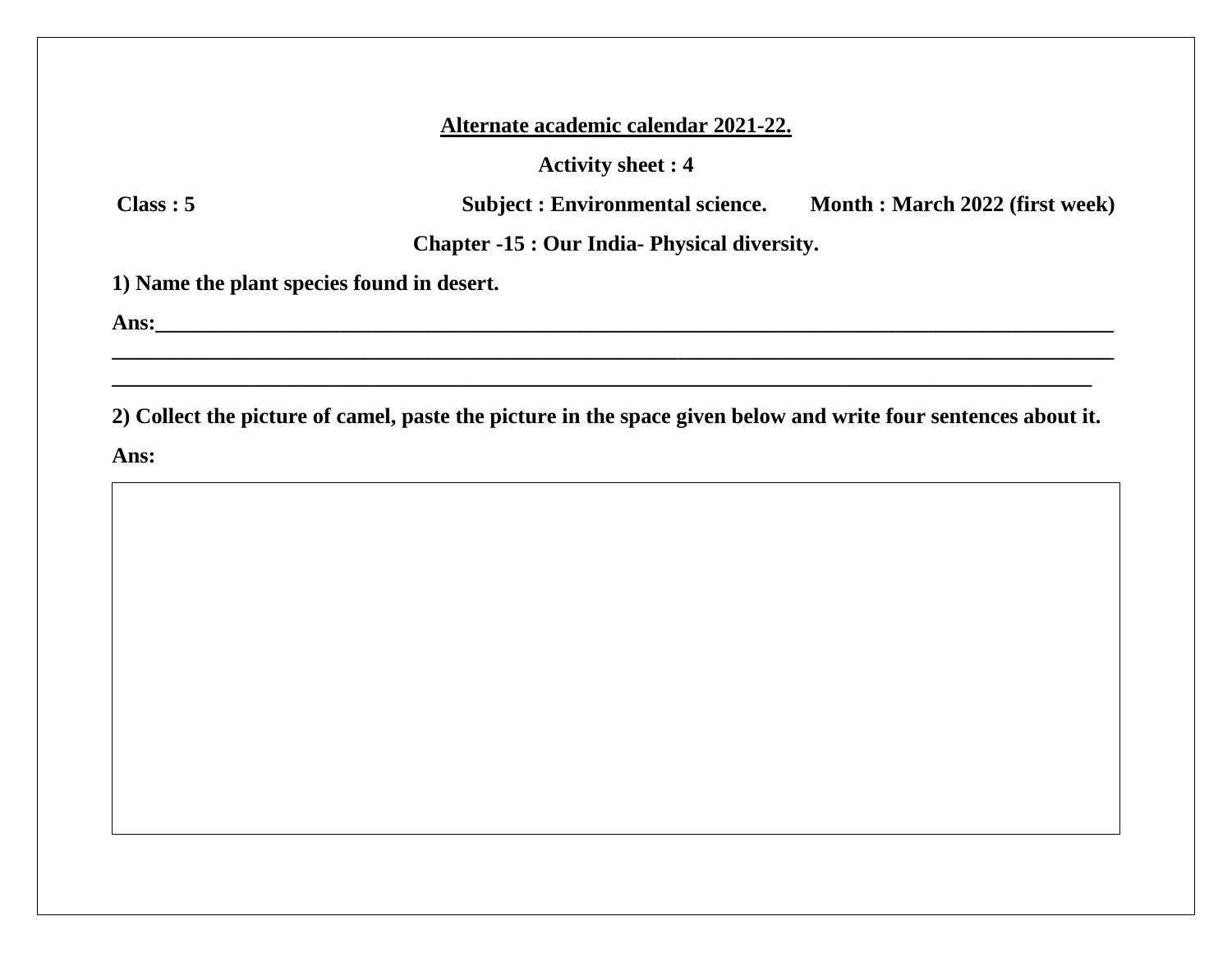**Activity sheet: 5** 

 $Class: 5$ 

Subject : Environmental science. Month : March 2022 (second week)

**Chapter -15: Our India- Physical diversity.** 

Observe the pictures given below and list out the destructions caused by heavy rainfall.

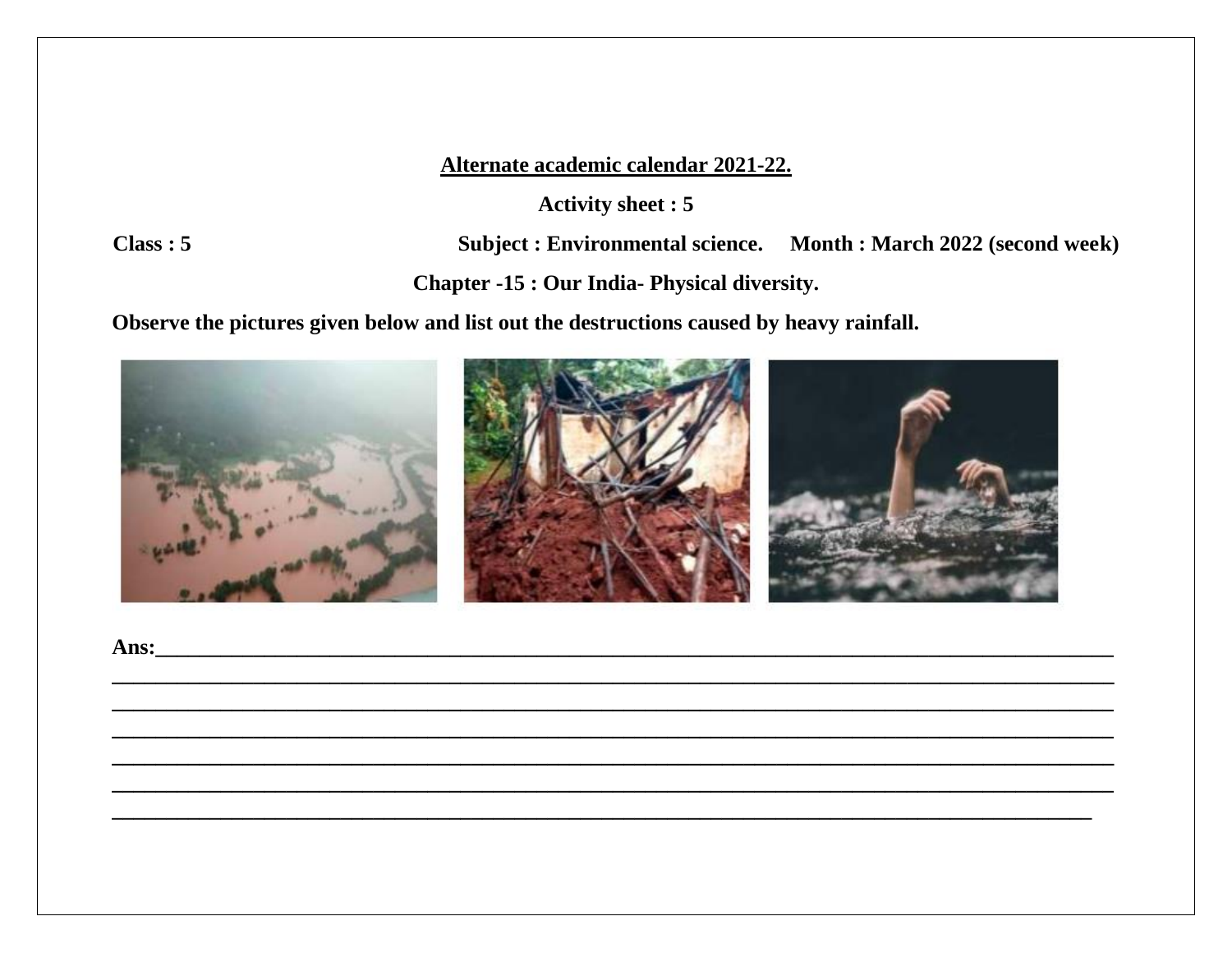**Activity sheet: 6** 

 $Class: 5$ 

Subject : Environmental science. Month : March 2022 (second week)

**Chapter -15: Our India- Physical diversity.** 

1) List out the living organisms living in your surrounding environment.

Ans: <u>2008 - 2008 - 2008 - 2008 - 2008 - 2008 - 2008 - 2008 - 2008 - 2008 - 2008 - 2008 - 2008 - 2008 - 2008 - 2008 - 2008 - 2008 - 2008 - 2008 - 2008 - 2008 - 2008 - 2008 - 2008 - 2008 - 2008 - 2008 - 2008 - 2008 - 2008 -</u>

2) Mention any three names of protected forests areas in India.

Ans: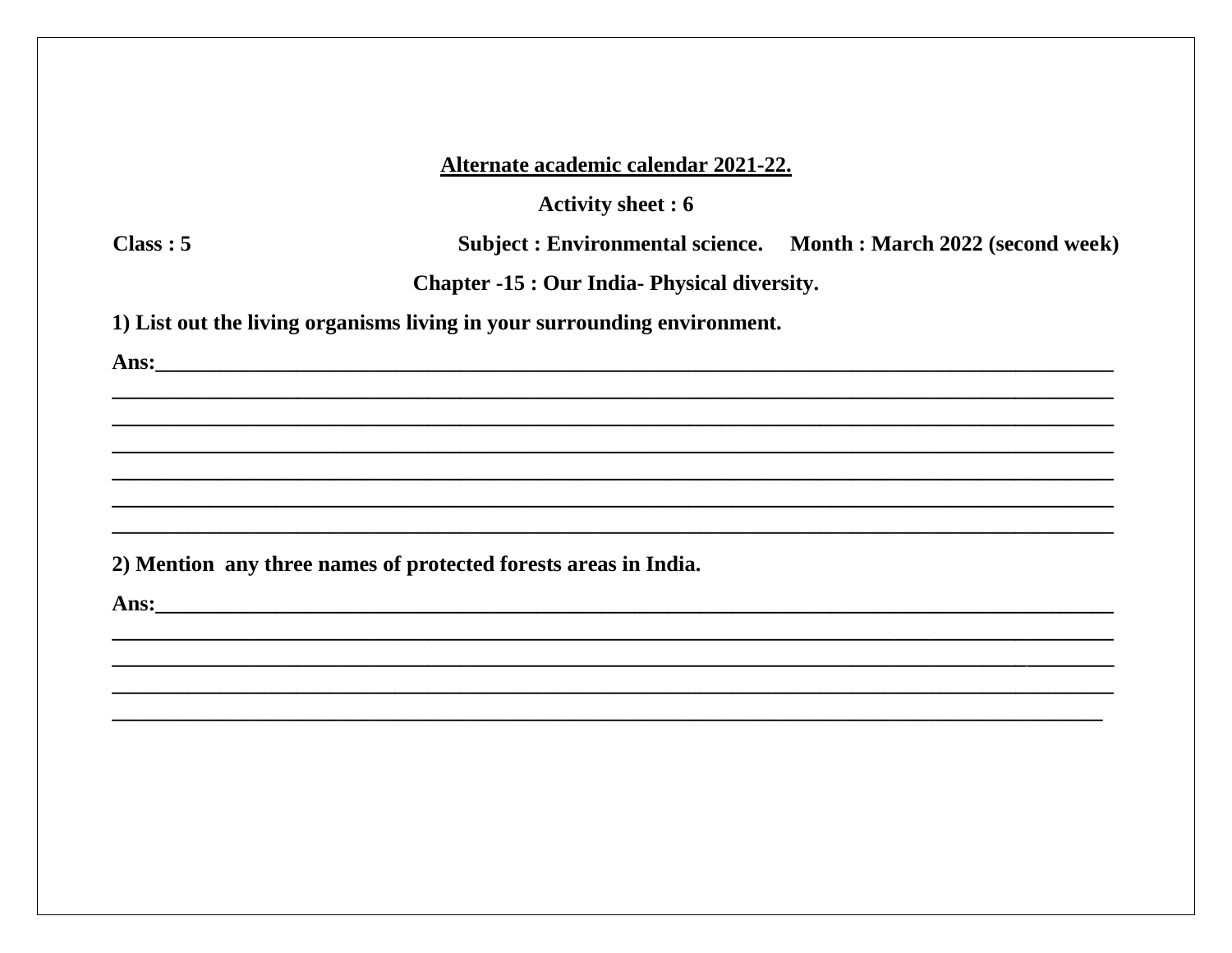**Activity sheet : 7**

**Class : 5 Subject : Environmental science. Month : March 2022 (third week)**

**Chapter -15 : Our India-political and cultural.**

**\_\_\_\_\_\_\_\_\_\_\_\_\_\_\_\_\_\_\_\_\_\_\_\_\_\_\_\_\_\_\_\_\_\_\_\_\_\_\_\_\_\_\_\_\_\_\_\_\_\_\_\_\_\_\_\_\_\_\_\_\_\_\_\_\_\_\_\_\_\_\_\_\_\_\_\_\_\_\_\_\_\_\_\_\_\_\_\_\_\_\_\_**

**\_\_\_\_\_\_\_\_\_\_\_\_\_\_\_\_\_\_\_\_\_\_\_\_\_\_\_\_\_\_\_\_\_\_\_\_\_\_\_\_\_\_\_\_\_\_\_\_\_\_\_\_\_\_\_\_\_\_\_\_\_\_\_\_\_\_\_\_\_\_\_\_\_\_\_\_\_\_\_\_\_\_\_\_\_\_\_\_\_\_\_\_**

**Answer the following questions:-**

**1) Name the continent in which India is present?**

**Ans:\_\_\_\_\_\_\_\_\_\_\_\_\_\_\_\_\_\_\_\_\_\_\_\_\_\_\_\_\_\_\_\_\_\_\_\_\_\_\_\_\_\_\_\_\_\_\_\_\_\_\_\_\_\_\_\_\_\_\_\_\_\_\_\_\_\_\_\_\_\_\_\_\_\_\_\_\_\_\_\_\_\_\_\_\_\_\_\_**

**2) what part of the Asian continent is India present?**

**Ans:\_\_\_\_\_\_\_\_\_\_\_\_\_\_\_\_\_\_\_\_\_\_\_\_\_\_\_\_\_\_\_\_\_\_\_\_\_\_\_\_\_\_\_\_\_\_\_\_\_\_\_\_\_\_\_\_\_\_\_\_\_\_\_\_\_\_\_\_\_\_\_\_\_\_\_\_\_\_\_\_\_\_\_\_\_\_\_\_**

**3) What hemisphere is India present in?**

Ans:

**4) According to the 2011 census what is the India's population?**

**Ans:** *Ans***:**  *Ans***: <b>***Ans <i>Ans <i>Ans <i>Ans <i>Ans <i>Ans <i>Ans <i>Ans <i>Ans <i>Ans <i>Ans <i>Ans <i>Ans <i>Ans <i>Ans <i>Ans <i>Ans <i>Ans <i>Ans <i>Ans <i>Ans* 

**5) Which is the capital city of India?**

**Ans:** <u>and a set of the set of the set of the set of the set of the set of the set of the set of the set of the set of the set of the set of the set of the set of the set of the set of the set of the set of the set of the</u>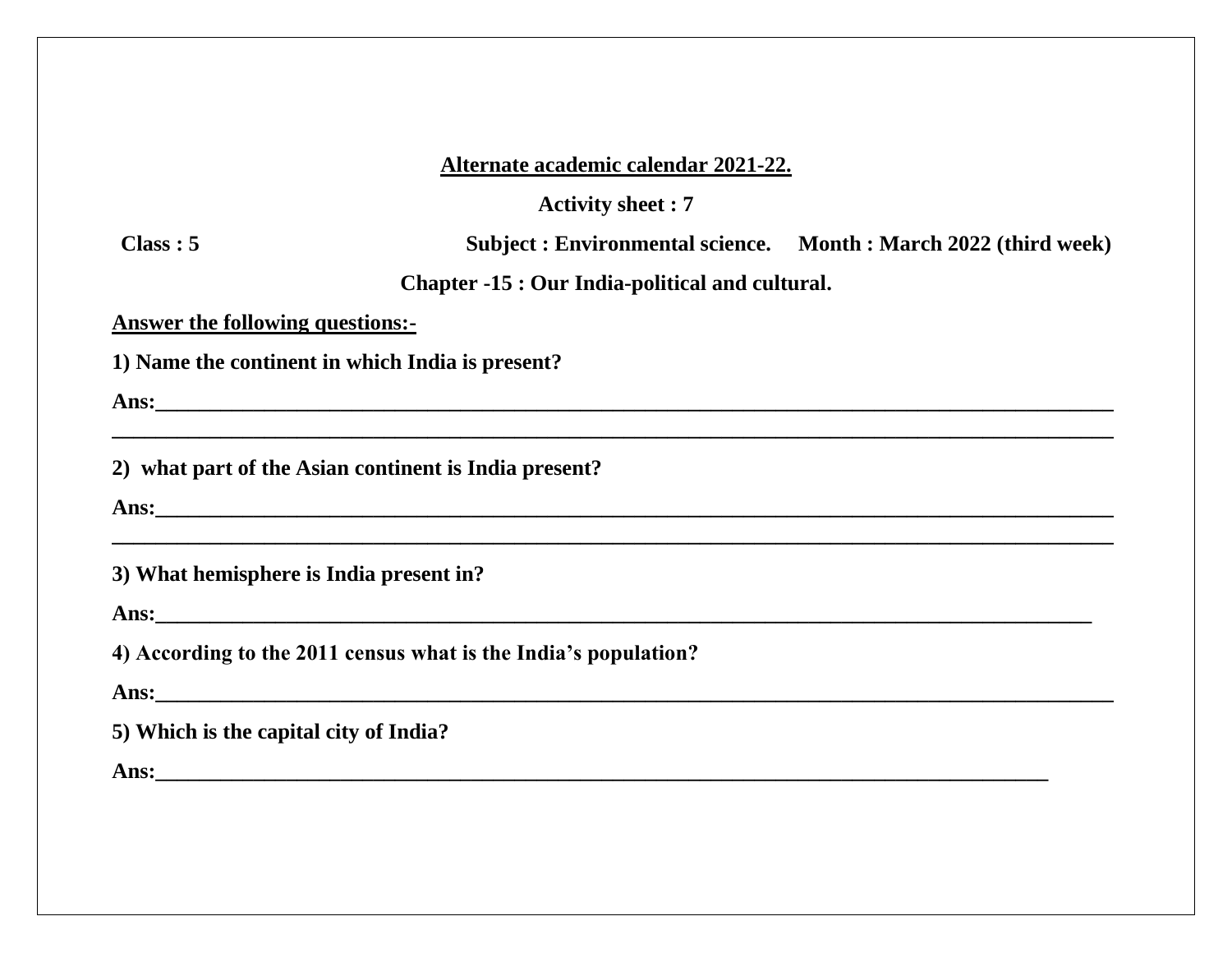## **Activity sheet: 8**

 $Class: 5$ 

Subject : Environmental science. Month : March 2022 (third week)

# Chapter -15 : Our India- political and cultural.

**Answer the following questions:-**

1) What are latitudes?

2) What are longitudes?

Ans: the contract of the contract of the contract of the contract of the contract of the contract of the contract of the contract of the contract of the contract of the contract of the contract of the contract of the contr

3) What are the uses of latitudes and longitudes?

Ans: <u>Ansection Construction of the set of the set of the set of the set of the set of the set of the set of the set of the set of the set of the set of the set of the set of the set of the set of the set of the set of the</u>

## 4) In the world how large is India?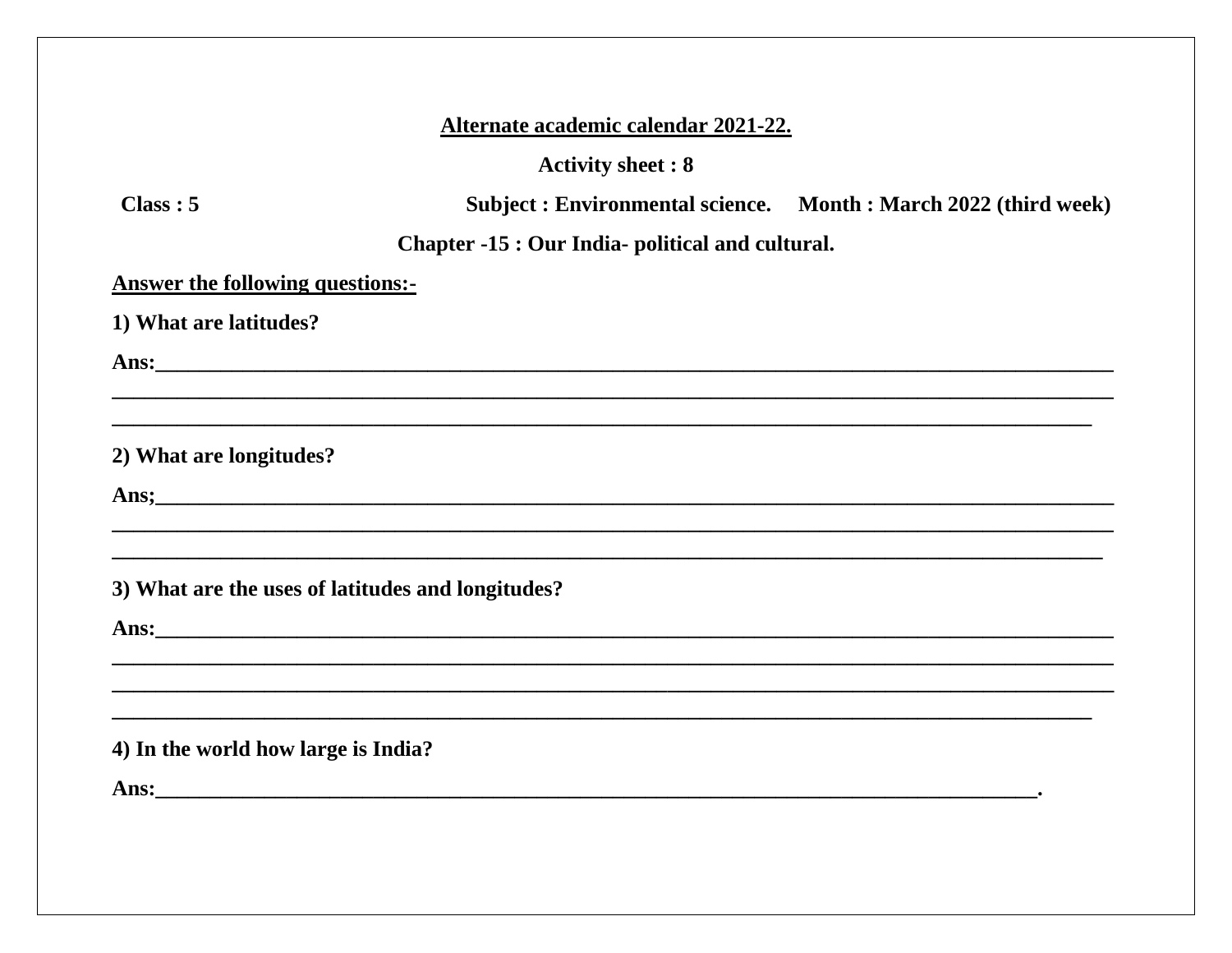**Activity sheet: 9** 

 $Class: 5$ 

Subject : Environmental science. Month : March 2022 (third week)

Chapter -15 : Our India- political and cultural.

**Observe the map of Karnataka, Answer the following questions:-**

1) In which direction of India is Karnataka present?

Ans: the contract of the contract of the contract of the contract of the contract of the contract of the contract of the contract of the contract of the contract of the contract of the contract of the contract of the contr

2) Name the districts present in Karnataka state.

**Ans: Example 2018 Example 2018 EXAMPLE 2018 EXAMPLE 2018 EXAMPLE 2018 EXAMPLE 2018** 

3) What are the neighboring states of the Karnataka state?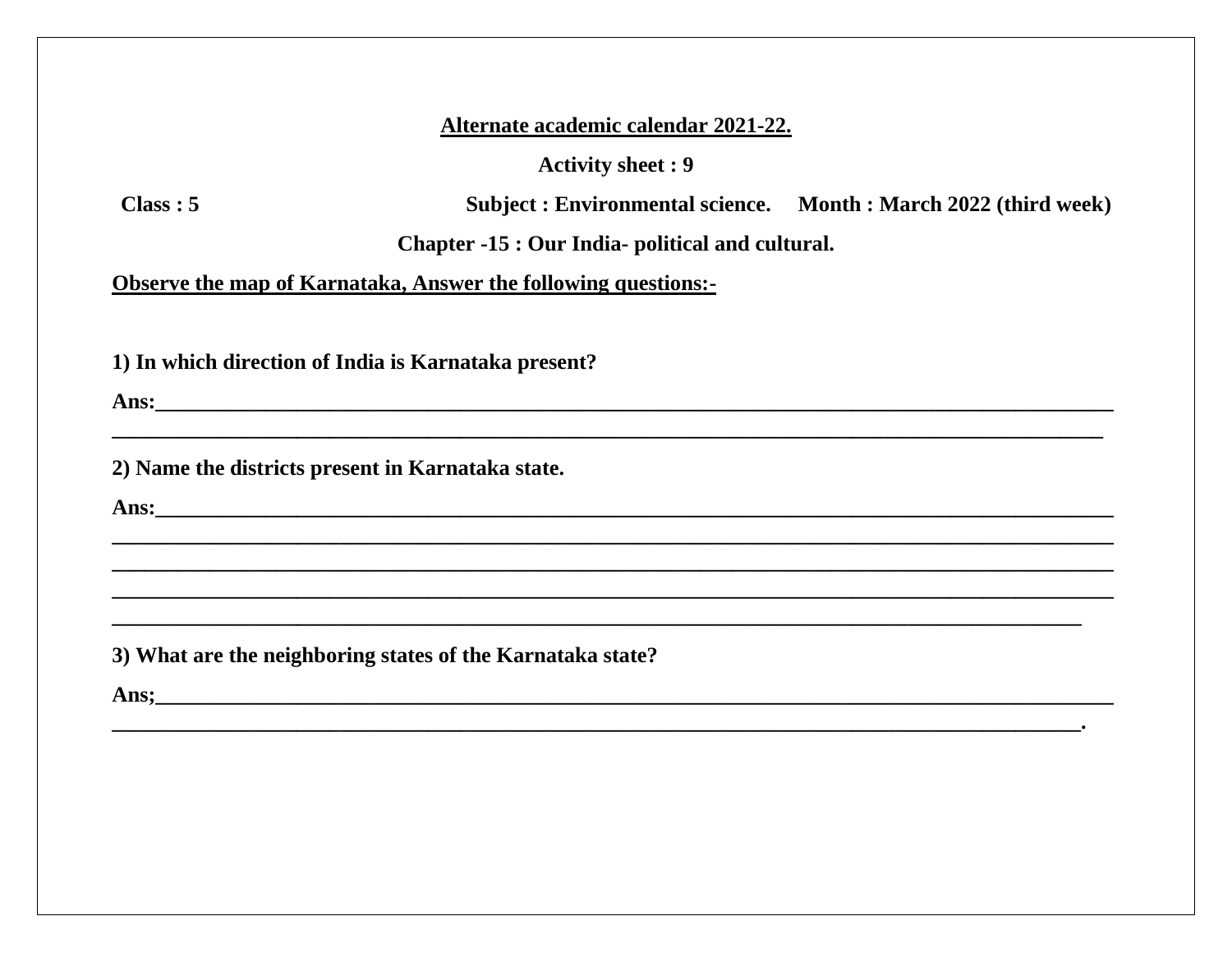**Activity sheet: 10** 

 $Class: 5$ 

Subject: Environmental science. Month: March 2022 (third week)

Chapter -15 : Our India- political and cultural.

**Answer the following questions:-**

1) Identify and write the neighboring countries of India with a map of the Asian continent

2) What are Islands?

3) What is a peninsula?

Ans: the contract of the contract of the contract of the contract of the contract of the contract of the contract of the contract of the contract of the contract of the contract of the contract of the contract of the contr

4) What are the Islands present in India?

Ans; https://www.com/communications/communications/communications/communications/communications/communications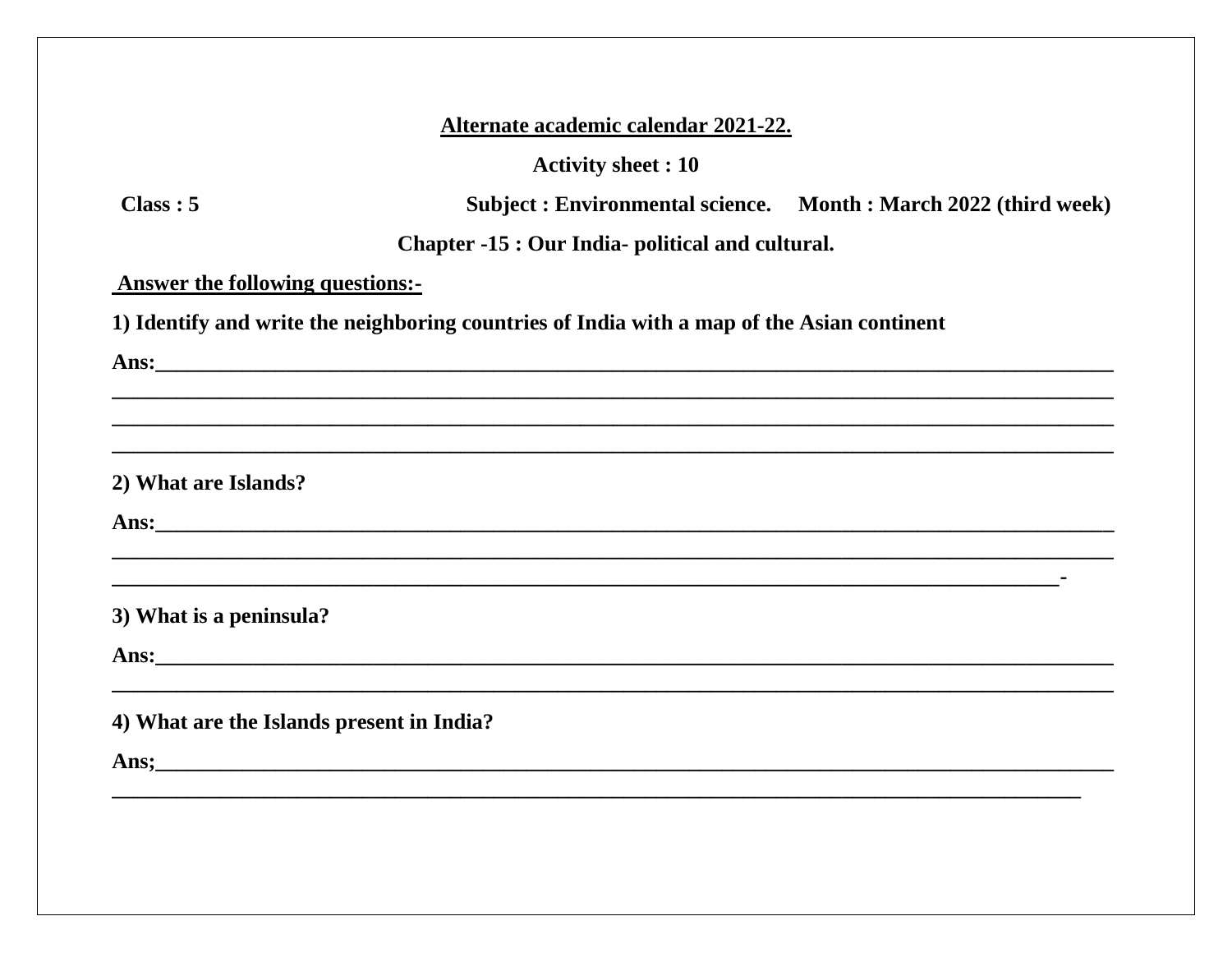**Activity sheet : 11.**

**Class : 5 Subject : Environmental science. Month : March 2022 (fourth week)**

**Chapter -15 : Our India- political and cultural.**

**Identify and write the states and union territories given in Indian map.**

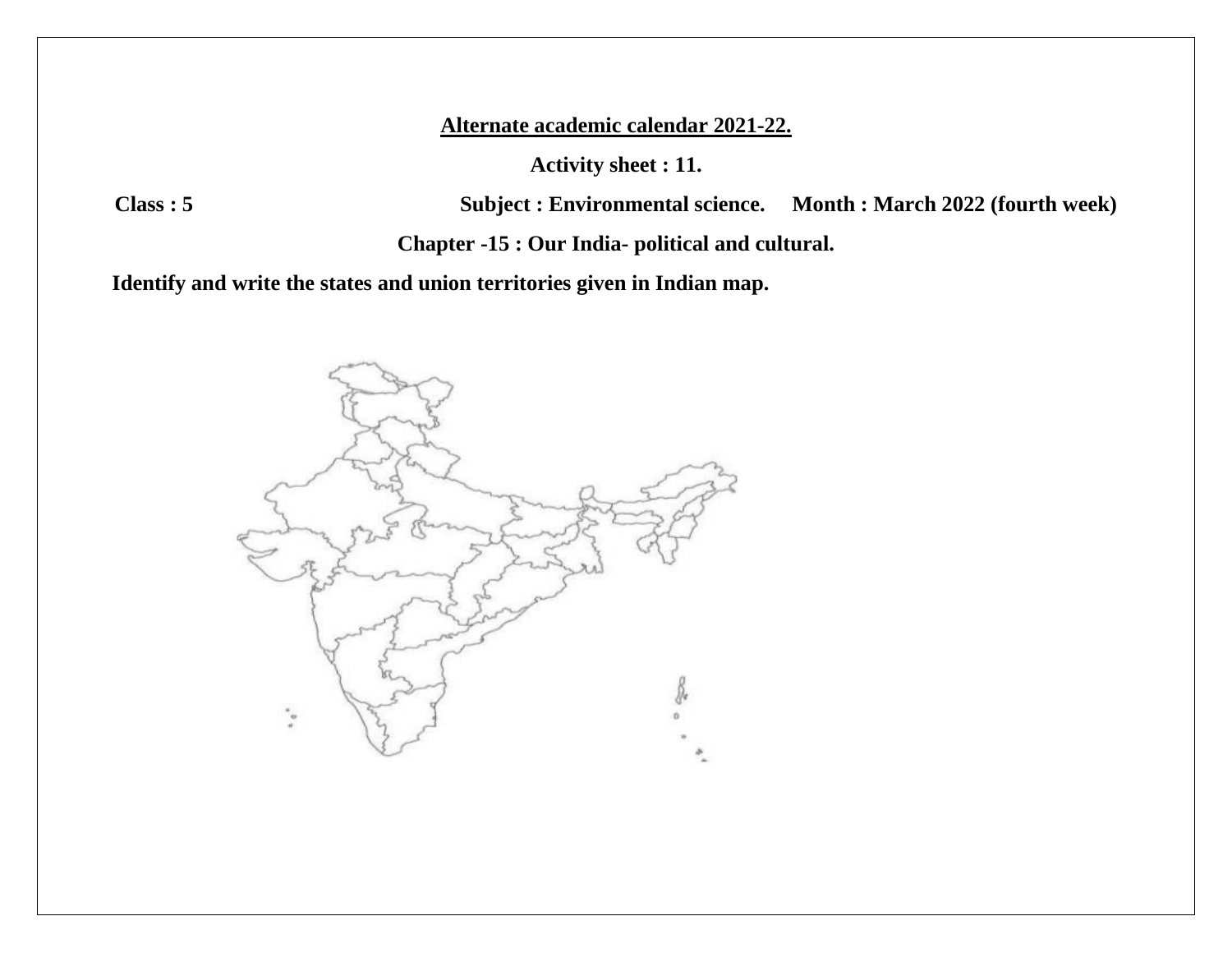**Activity sheet : 12.** 

 $Class: 5$ 

Subject: Environmental science. Month: March 2022 (fourth week)

Chapter -15 : Our India- political and cultural.

Answer the following questions with the help of Atlas,

1) Name the neighboring countries of India.

Ans: the contract of the contract of the contract of the contract of the contract of the contract of the contract of the contract of the contract of the contract of the contract of the contract of the contract of the contr

2) Name the union territories of India.

Ans: <u>Ansel</u>

3) Name the smallest states to the north-east of India.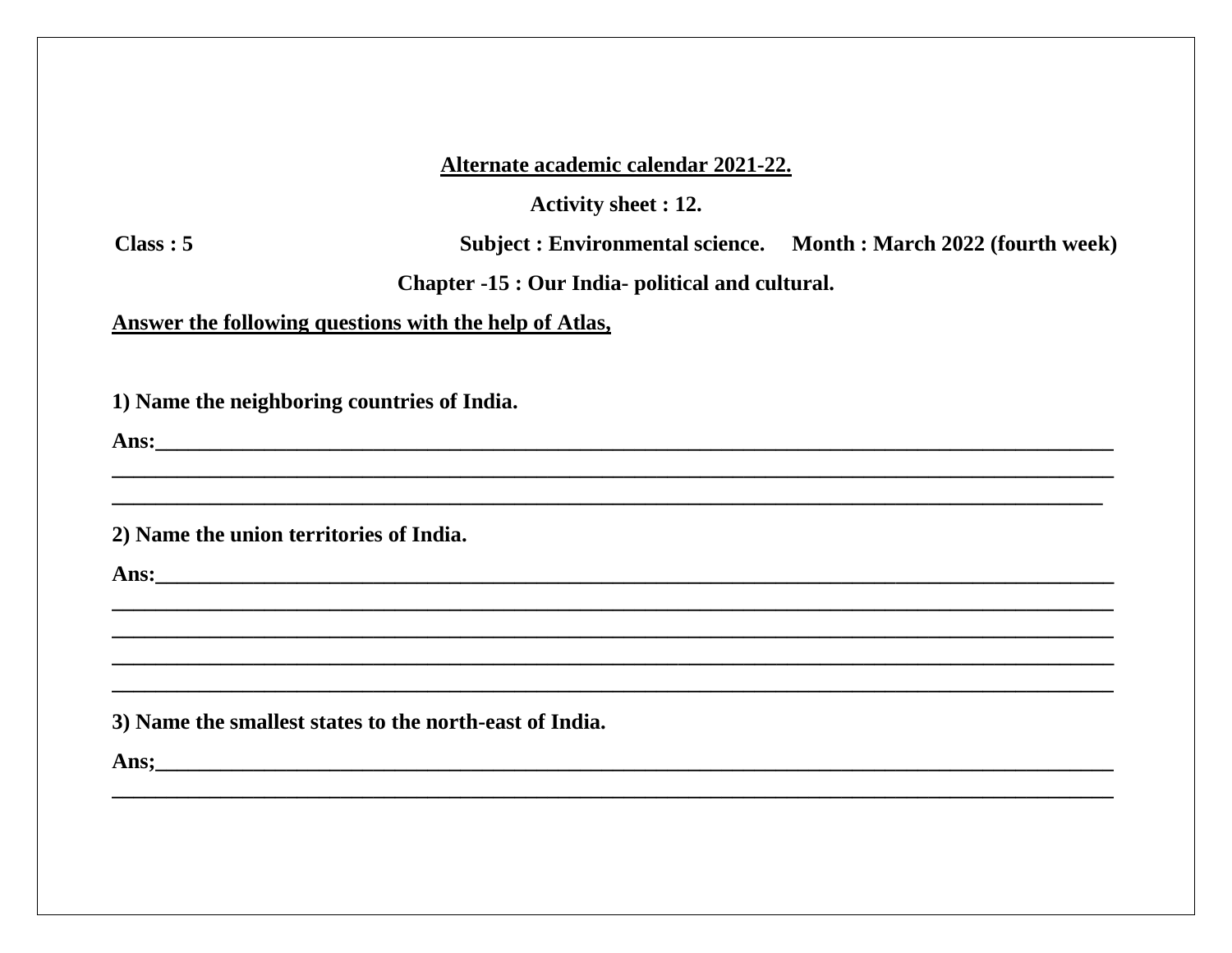**Activity sheet : 13.**

**Class : 5 Subject : Environmental science. Month : March 2022 (fourth week)**

**Chapter -15 : Our India- political and cultural.**

**Observe the given various religions, match them by drawing the lines:-**

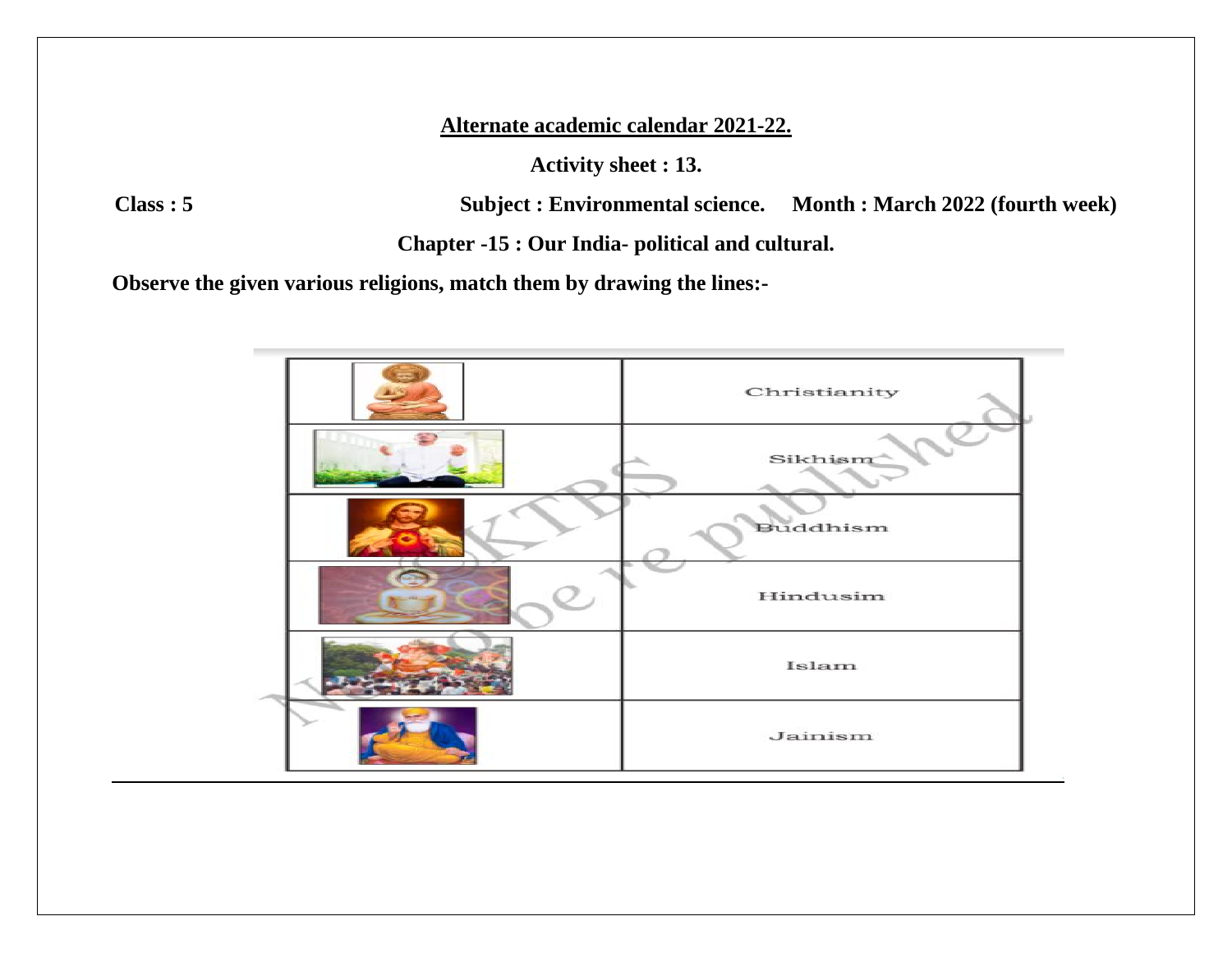**Activity sheet : 14.**

**Class : 5 Subject : Environmental science. Month : March 2022 (fourth week)**

**Chapter -15 : Our India- political and cultural.**

**Paint the given flag below with suitable colors:-**

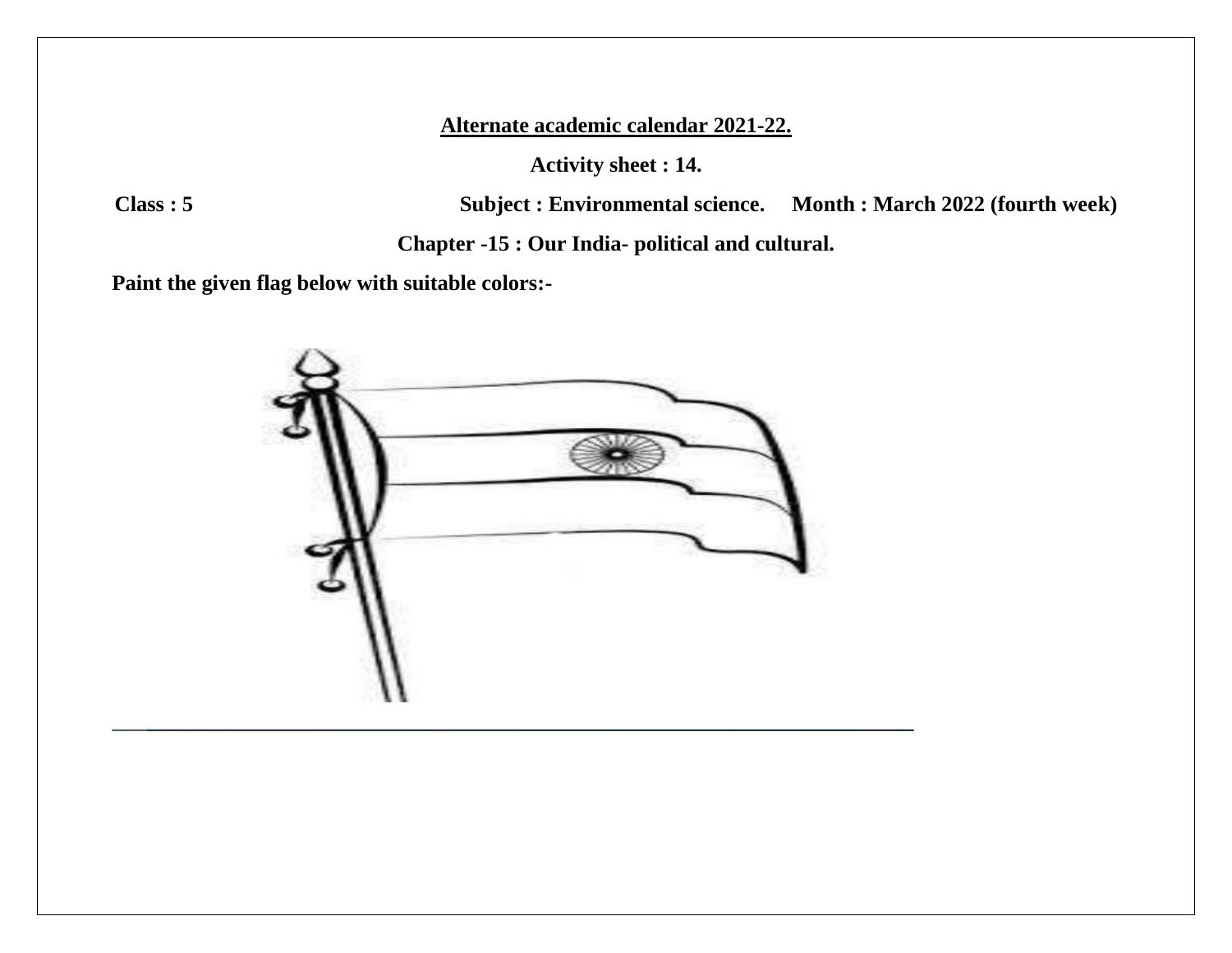**Activity sheet : 15.**

**Class : 5 Subject : Environmental science. Month : March 2022 (fourth week)**

**Chapter -15 : Our India- political and cultural.**

**Observe the following picture, Name the dance form and its respective state:-**